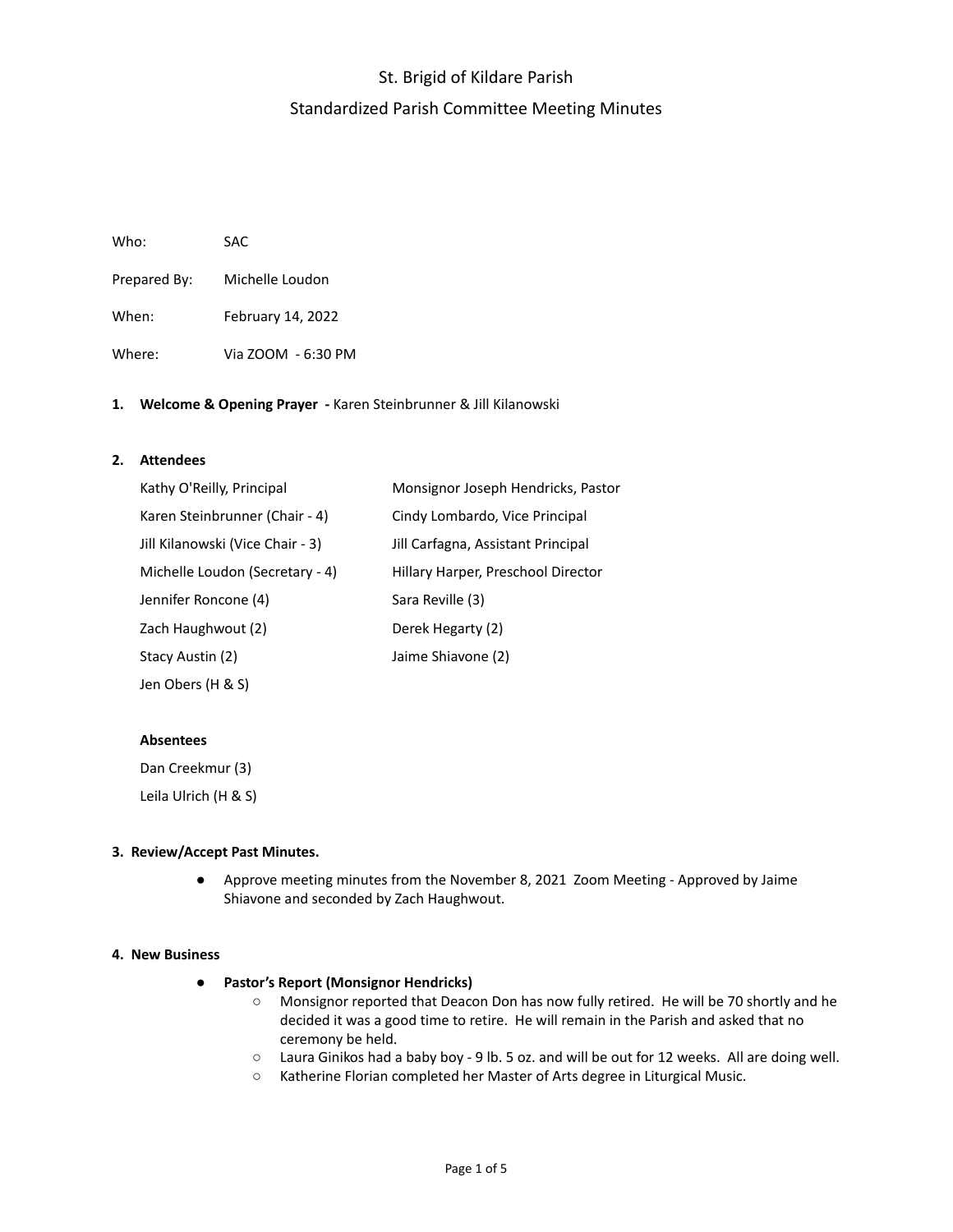### Standardized Parish Committee Meeting Minutes

- The children will be returning to in-person Mass on Thursday mornings at 9:00 AM. At this time, they are not permitted to do readings, serve Mass, etc. There is a period of re-training that will need to take place.
- At this time, a strong recommendation for masking will continue in the church.
- The Steering Committee and Finance Committees will continue to meet virtually.
- The Parish Staff has been working on Lenten activities:
	- No Soup Suppers at this time during Lent
		- Tuesday evening Stations of the Cross at 7 pm.
		- Ash Wednesday Mass at 9:00 AM for the School children along with additional Masses at Noon and 7 pm
		- Watch for additional news in the bulletin
- Monsignor reported that he will continue to serve in his roles for the Diocese as Chair on 2 housing communities and the Chair of Finance Committee for St. Mary's German Village
- Diocesan Priests met recently to discuss Real Presence Real Future progress. It had been suggested for St. Brigid to collaborate with St. Joseph in Plain City and Monsignor has objected due to the differences in the communities/cultures of the parishes. No real news as of yet on new Bishop. This process may look a little drastic to some. The ArchDiocese of Cincinnati has recently gone through a similar process and is going from 238 Parishes to 57. Again as a reminder, much of this process is to address the shortage of Diocesan priests which will be less than 60 in the year 2030.

### **● Principal's Report (Kathy O'Reilly)**

- Valentine's Day was a great day and helped with the new mask optional policy. From her perspective, she was prepared for more children to have masks on, but many did not. Had lot of COVID cases in January, but the last 2-3 weeks have been coming down. Staffing was particularly tricky in January and most spread was identified to be from activities/contacts outside of school. Curious to see what will happen with common cold, STREP, flu, etc.
- $\circ$  As we prepared for the mask optional policy, she met with teacher teams to identify everything that we might need. They are trying to stress teachable moments and being kind as we all adjust to the new policy. We have counselors on board to help children with this if needed and we are still keeping social distancing at lunch and as required in the classrooms for now. We continue to encourage hand washing and sanitizing. Water fountains will remain off for the time being since water bottle fillers have been so successful. Wipes and K95 masks are available to those who request them.
- Dublin transportation contacted Kathy to ask her to remind students that masks are still required on the bus as part of the mandate for public transportation. We will be giving drivers boxes of masks if needed.
- Enrollment Report We have taken 75 for Kindergarten (normally take 72 but took a few extra) and there are 17 on the waitlist. We have had 9 withdrawals. Four of the withdrawals were from Kindergarten students who fully intended to attend 1st grade in public schools. If morning Latchkey becomes an issue for withdrawals, we will consider adding if demand is there.
- Pre-School Enrollment and Report (Hillary Harper) The enrollment report for pre-school was reviewed. The biggest hurdle for preschool enrollment at the time seems to be attracting families with older siblings in other schools to keep their pre-schooler in St. Brigid. If anyone has any ideas of how to entice these families to continue on with Kindergarten at St. Brigid, please let Hillary know. The preschool staff and students look forward to returning to the main school building in the fall.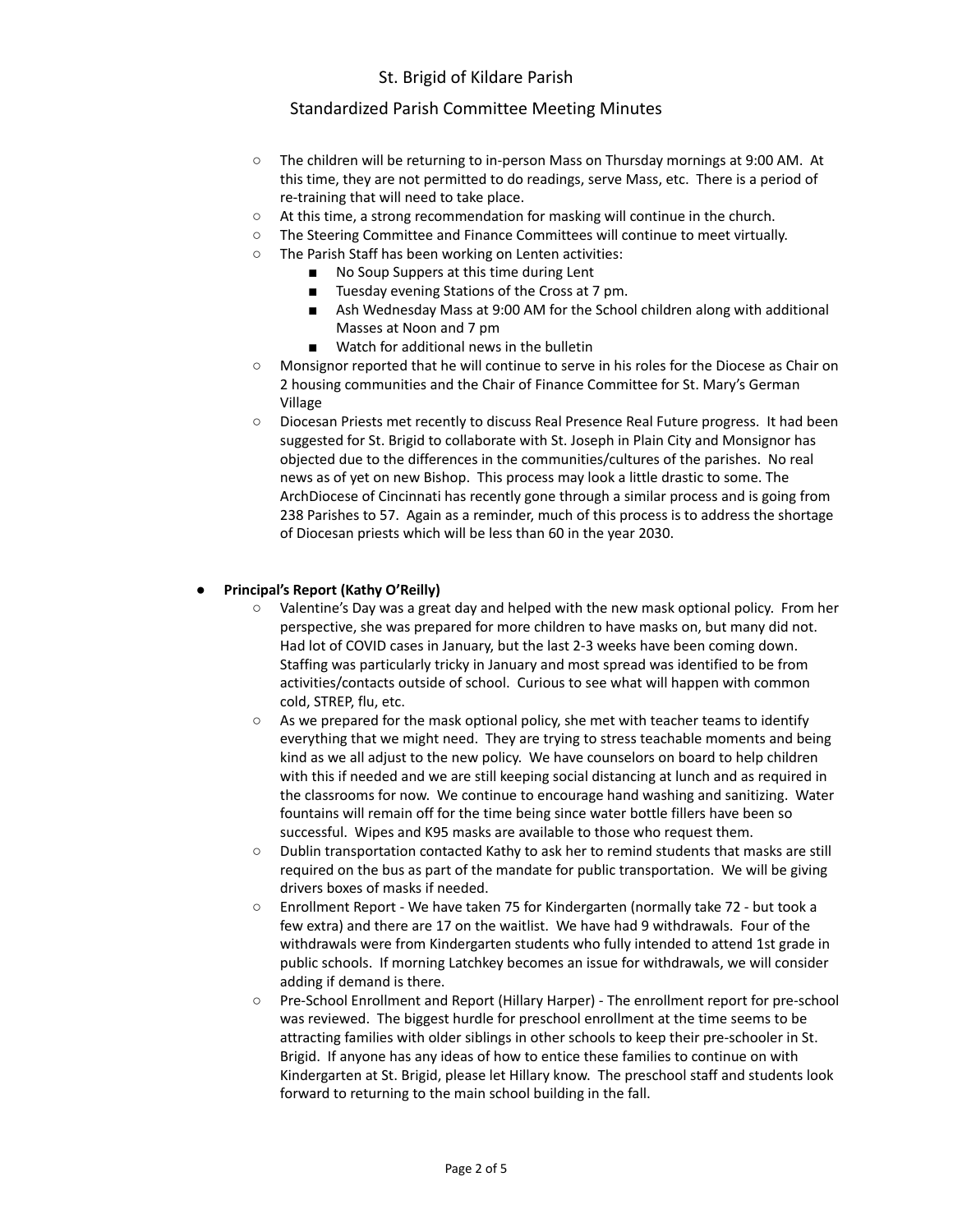### Standardized Parish Committee Meeting Minutes

- Open House had about 85 in attendance with about 12 great volunteers. Meredith Dorley trained the volunteers/tour guides. The attendees seemed to gather good information and asked alot of good questions. Hillary mentioned that she really liked the format where families had a certain time to show up so they could get more individualized attention. Cindy appreciated that much of the interest seems to be stemming from our culture and values. She commented that she expects to see more of this interest due to our secular society.
- Standards Based Grading Response (Jill Carfagna) In response to questions/concerns raised at the November SAC Call, Jill reviewed again why Standards Based Grading is embraced by the Diocese for Elementary/Middle Schools. St. Brigid is focused more on learning the material as opposed to any certain number or percentage and children's progress is viewed more on a continuum as opposed to just getting a grade. This form of grading and focusing on learning the material should help students learn to advocate for themselves more when they are not understanding or getting the material. It was suggested that more instruction be given to children in the middle grades - maybe beginning as early as 6th grade as to how things might change in high school and what they might expect. Sara raised the point that all children are different and there might be some who are struggling with the social/emotional reality that they are afraid/shy to advocate for themselves and admit to a teacher that they do not know the material or are struggling. It is important to teach children about when and how to ask for help and that it is NOT a sign of weakness. It was also brought up that if the Diocese requires the lower grades to have this type of system, would they ever see the high schools changing to standards based grading? Cindy thought that this might be looked at in the future, but not anytime soon. It was brought up that parents often just have anxiety about how their children are doing and anything that we can do the help educate the parents on how and why we have this type of grading would be helpful. It was also recognized that motivating students, particularly middle schoolers is particularly challenging right now. Project based learning (PBL) will also help with the application piece and help all involved to understand what/why they are learning and how they are being evaluated. Basically, parent education and student advocacy are the two major areas that this group would like to see concentration on so that all better understand how/why our students are evaluated in this manner.
- PE Uniform Discussion (Cindy Lombardo) Cindy reminded the committee members that a very important piece of our existence is our Catholic Identity and it has been historical to use the uniform as part of our identity so that children concentrate on the whole person, not just their external clothing. She continued to report that St. Brigid is at an all time low in compliance with dress code, particularly in the area of the gym uniform that was instituted in the past 2 years. She has tried everything she can think of to get students in compliance, but is not having luck. Due to this extremely low compliance rate (about 40% in compliance) she suggested the following three options:
	- 1. Do nothing afraid compliance rates will continue to go down.
	- 2. Have the children wear their regular uniform for PE.
	- 3. Find a way to make a change that may encourage compliance. It was suggested that this change would consist of moving to a hunter green jacket and pants that would be available from the uniform store only and a gray St. Brigid PE tshirt. This change would be grandfathered in with the old uniform pieces being replaced with the newly approved ones over a period of 2 years with full compliance by 24/25 school year.

Committee members engaged in discussion regarding the current non compliance issues being anything from stripes, logos, fleece, capris, etc. There is a mixture of repeat offenders and one of the committee members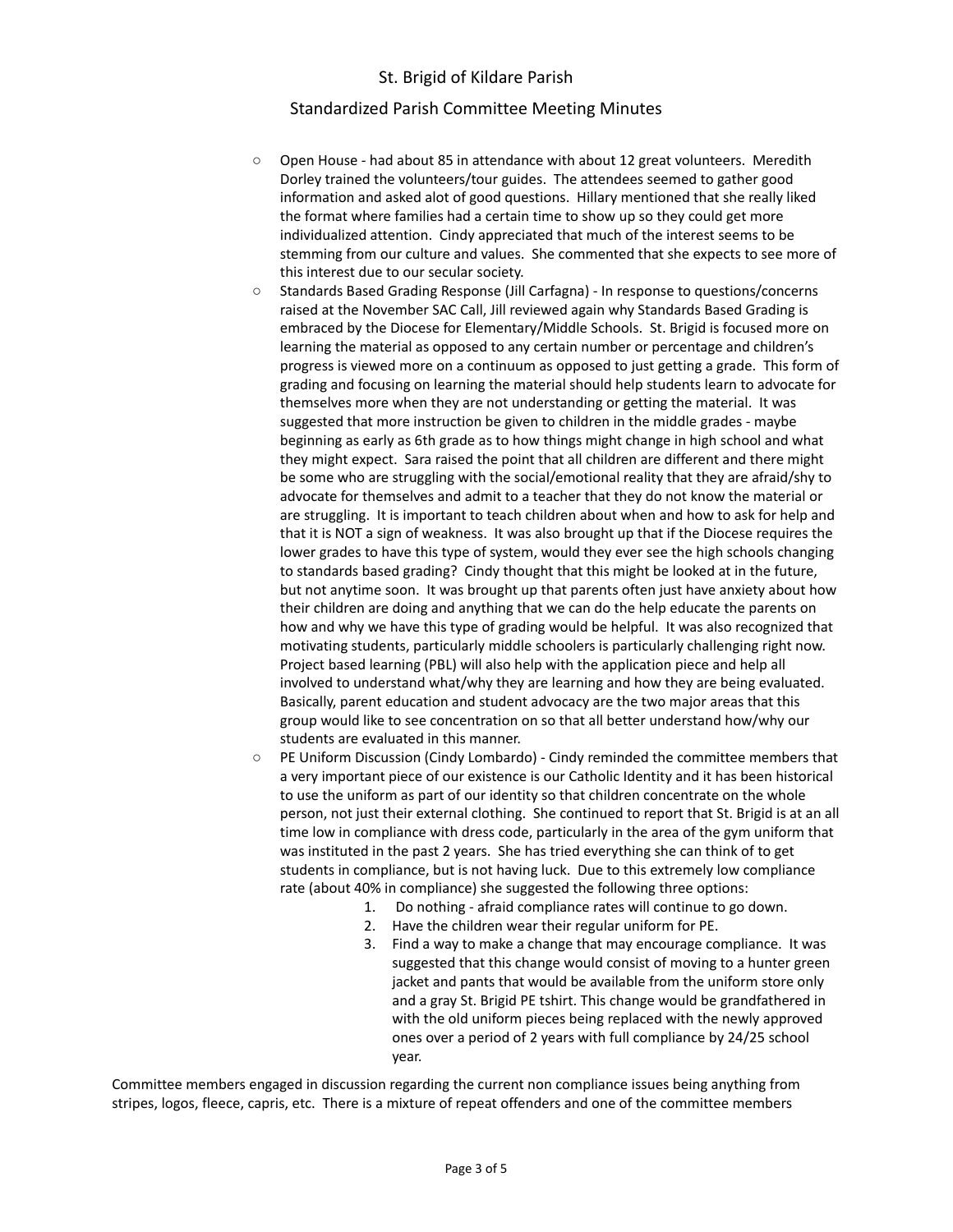### Standardized Parish Committee Meeting Minutes

brought up the fact that some children may only have a single gym uniform and it gets complicated with some home situations and children moving between parents as to whether they have an appropriate uniform on any given day OR if the children are just being allowed to choose and the adherence to the uniform policy is not being taken seriously. Another committee member wanted to make sure that the adherence to our mission is strongly emphasized in communication or explanation to the parents so that they do not think this is a relatively "small" issue when we have so many other things dealing with our restrictions such as getting the children involved in Mass, etc., so that they do not think we are focusing on minute instead of big picture items. Cindy re-emphasized the importance of staying true to our mission and whatever the issues at hand, the main issue is non-compliance with the current policy so may consider getting rid of the gym uniform altogether. Committee members were asked to direct any further insight to this issue of non compliance with the dress code to Cindy Lombardo, including suggestions for encouraging compliance, timeline for new uniform, etc.

#### **5. Standing Committee Reports**

- **Home and School Report** Jen Obers reported that they had a great uniform exchange on January 30. Today the children had special Valentine activities and treats - especially ice cream from Dell's. Spirit Wear store should be open during March. Super Games is on the calendar for May 27. They are doing some "soft planning" on Hounds Hoopla in hopes of maybe holding something in the spring or near the kick off for the next school year. Biztown is back, but as we are noticing when researching many field trips, the costs have gone up dramatically. (For example, Biztown used to be about \$25 per child, and it is now about \$40 per child). The budget is generally about \$10 per child for field trips for grades K-7 (exception is Biztown) which has traditionally worked, but now \$10 per child is not realistic for any grade level since entrance fees and bus fees have greatly increased. This will affect what we need to raise in the annual fund and we may suggest that parents consider a larger donation per child. Our current suggested amount has not been changed in quite a few years. Stay tuned for more information on that item. We have raised about \$39,000 with the annual fund. They have had success with recruiting new chairs for the various committees and executive positions of Home & School.
- **● SPICE Report -** They had a successful meeting in January highlighting high school success. Corks is in the planning stages. It was suggested that it would be really nice to get an invitation in the backpacks again for all students.

### **6. Future SAC Committee (Karen Steinbrunner/Kathy O'Reilly)**

- 1. Kathy asked Alli to remove SAC meetings from the school calendar so that they are not seen as "open" meetings.
- 2. Need to look at application questions for all potential SAC members.
- 3. Charter for our SAC Committee needs to be reviewed and updated, with special attention to succession planning/terms, etc.

If you have an interest in helping with the application or the charter, please let Kathy or Karen know ASAP. In addition, if you know anyone who might be an asset to SAC, please let Karen or Kathy know. We have run into a bit of an issue with the Executive Committee people all rolling off at the same time. Several years ago, Monsignor asked the Executive Committee to stay on for consistency, so at the time those members stayed for a fourth year. There are three additional members (Karen, Michelle and Jen that also stayed an additional year). However, we have run into succession issues again with many members rolling off at the same time, especially those on Exec. Committee. These issues need to be addressed in the Charter and clarified so that we know for the new members coming on for next school year the process in place.